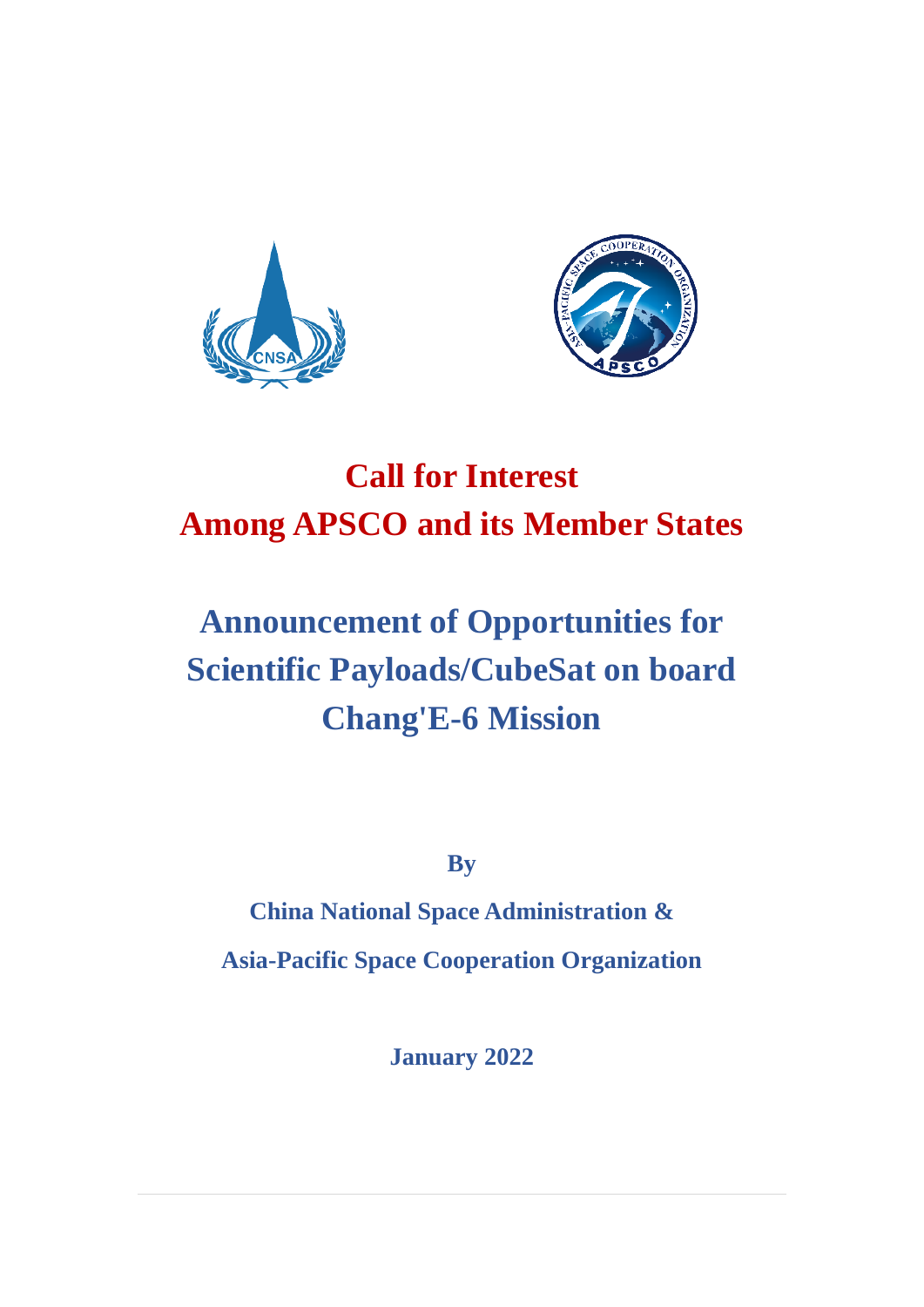# **ANNOUNCEMENT OF OPPORTUNITIES FOR SCIENTIFIC PAYLOADS/CUBESAT ON BOARD CHANG'E-6 MISSION**

#### **1. INTRODUCTION**

Lunar and deep space exploration is of great significance for exploring the mystery of space and expanding human living space. China Lunar Exploration Program (CLEP) has achieved lunar orbiting, landing, and sample returning mission, and planning for follow-up exploration activities.

The success of Chang'e-5 lunar sample return mission symbolized the end of CLEP's three-phase strategy. CNSA plans to utilize Chang'E-6 mission, a lunar sample return mission, to explore more modes and projects of international cooperation aiming at improving technology, sharing achievements, win-win cooperation, thus creating a platform for space exploration and contributing wisdom to scientific exploration. **Chang'E-6 is planned to be launched in April-June 2024.** CNSA opens this opportunity for Member States to send a payload on ChangeE-6 mission.

#### **2. MISSION OVERVIEW**

The main task of Chang'E-6 mission is to realize automatic sample return from the Moon. Chang'E-6 probe consists of four modules: orbiter, return capsule, lander and ascender. The orbiter will travel through the Earth-to-Moon transfer, moon orbiting, Moon-to-Earth transfer. The lander and the ascender will descend from the lunar orbit to the lunar surface to collect samples. The ascender will carry the collected samples from the lunar surface to the lunar orbit and transfer them to the return capsule. The return capsule is responsible for bringing the collected lunar samples back to the Earth with the orbiter.